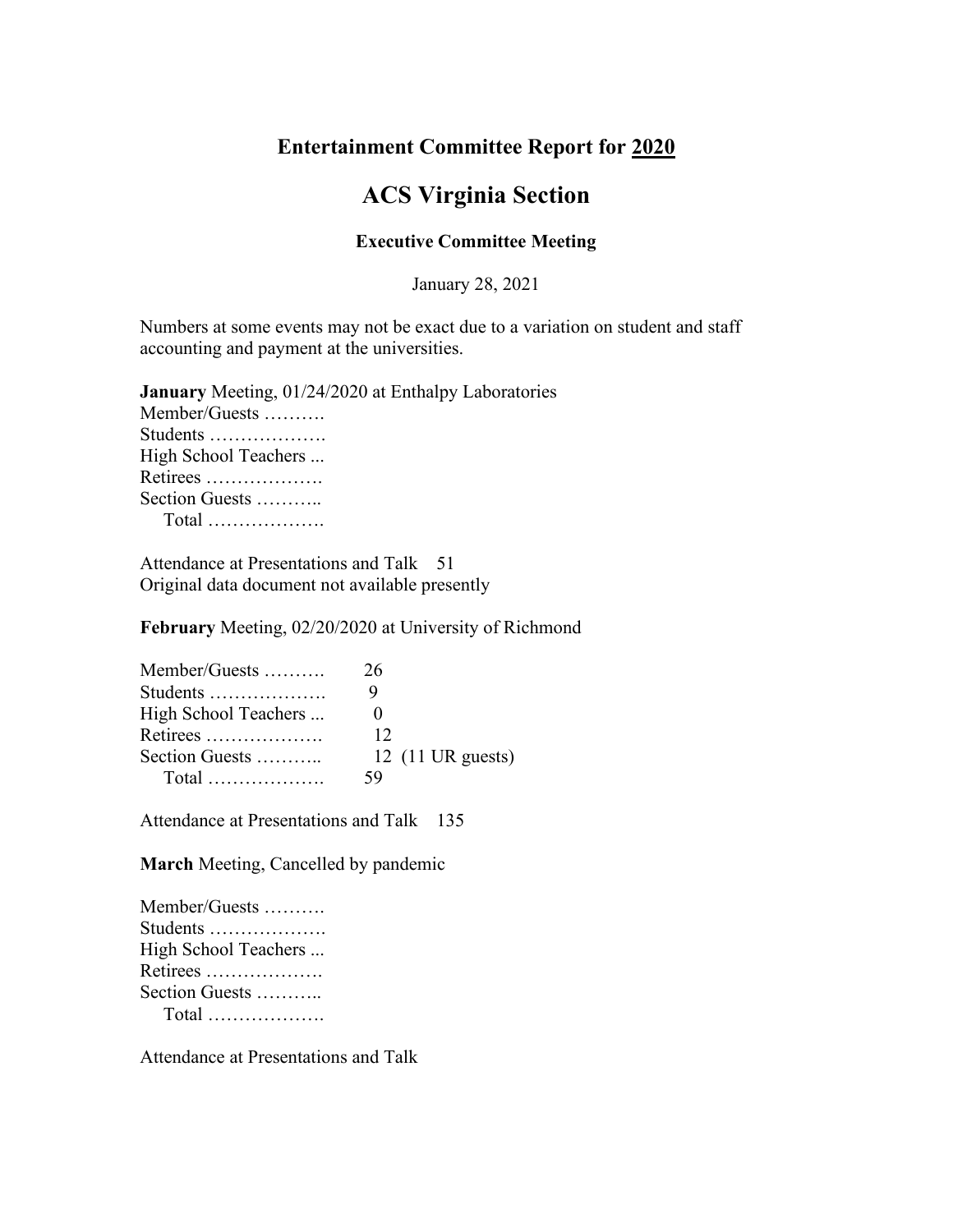| <b>April Meeting, Cancelled by pandemic</b> |
|---------------------------------------------|
| Member/Guests                               |
| Students                                    |
| High School Teachers                        |
| Retirees                                    |
| Section Guests                              |
|                                             |
|                                             |

Estimate of students not included above (present, but no pizza) Attendance at Talk

**September** Meeting, 09/18/2030 Virtual at Virginia State University

| Member/Guests        |
|----------------------|
| Students             |
| High School Teachers |
| Retirees             |
| Section Guests       |
|                      |

Attendance at Talk

**October** Meeting, 10/16/2020 Virtual at Virginia Union University

| Member/Guests        |
|----------------------|
| Students             |
| High School Teachers |
| Retirees             |
| Section Guests       |
|                      |

Attendance at Talk

**November** Meeting, 11/13/2020 Virtual at James Madison University

Attendance at Talk